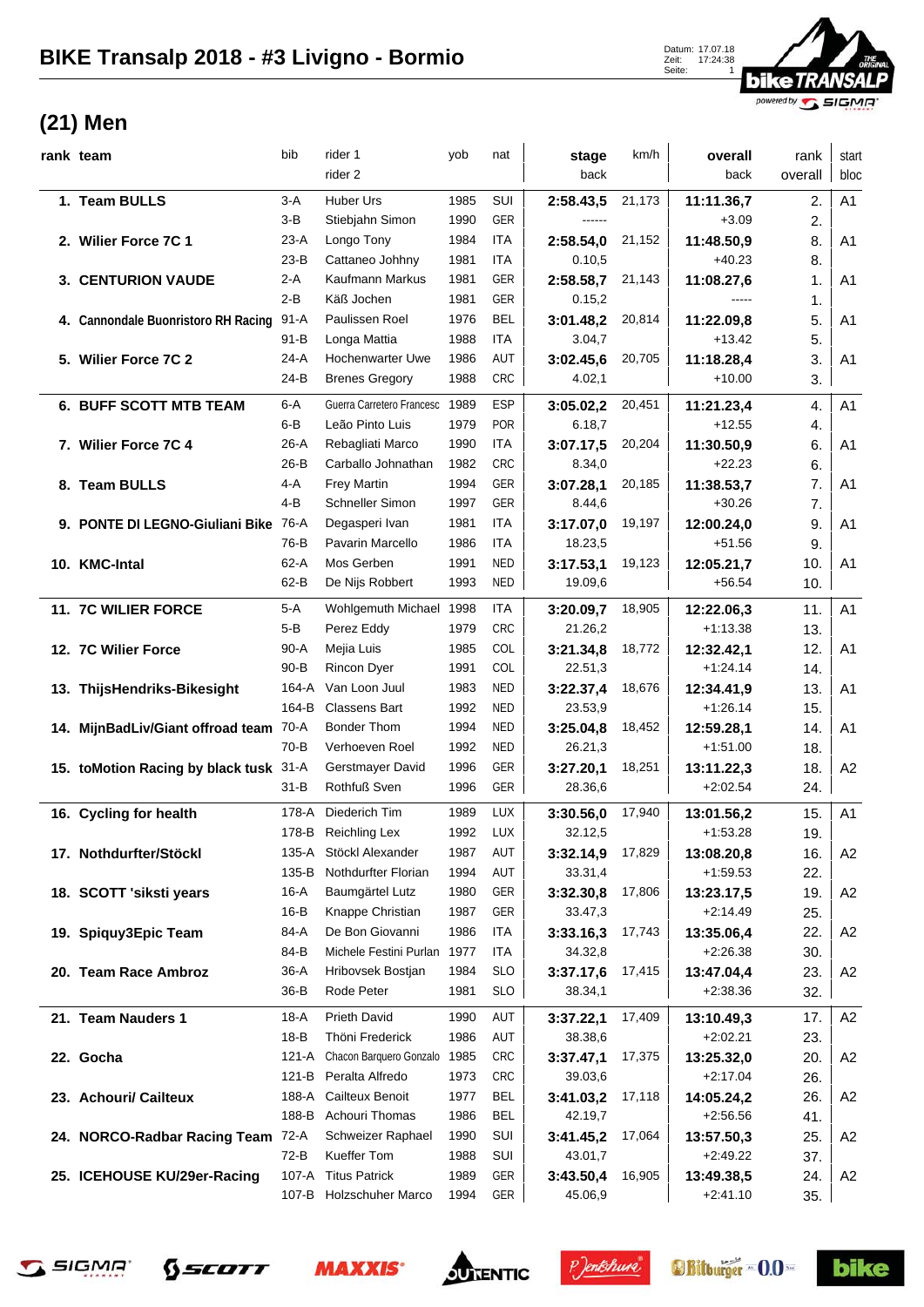

## **(21) Men**

| rank team                                     | bib      | rider 1                    | yob  | nat        | stage     | km/h   | overall    | rank    | start          |
|-----------------------------------------------|----------|----------------------------|------|------------|-----------|--------|------------|---------|----------------|
|                                               |          | rider 2                    |      |            | back      |        | back       | overall | bloc           |
| 26. Stellies Monkeys                          | $270-A$  | Grünenwald Gabriel         | 1986 | SUI        | 3:44.22,4 | 16,865 | 14:11.13,8 | 28.     | A2             |
|                                               | 270-B    | Keck Sebastian             | 1985 | GER        | 45.38,9   |        | $+3:02.46$ | 44.     |                |
| 27. dolomite.bike                             | 54-A     | Plankensteiner Patric 1988 |      | AUT        | 3:46.31,5 | 16,705 | 13:27.02,0 | 21.     | A2             |
|                                               | 54-B     | Aichner Thomas             | 1993 | AUT        | 47.48,0   |        | $+2:18.34$ | 28.     |                |
| 28. PhysioAthleten                            | $321-A$  | <b>Walter Torsten</b>      | 1985 | GER        | 3:47.33,8 | 16,629 | 14:10.24,8 | 27.     | A2             |
|                                               | $321-B$  | Laudenberg Oliver          | 1991 | GER        | 48.50,3   |        | $+3:01.57$ | 43.     |                |
| 29. One To One Catalunya                      | 75-A     | Colomina Tomas Josep 1996  |      | <b>ESP</b> | 3:49.43.8 | 16,472 | 14:53.23,5 | 37.     | A2             |
|                                               | $75-B$   | Colomina Tomàs Roger 2000  |      | <b>ESP</b> | 51.00,3   |        | $+3:44.55$ | 64.     |                |
| 30. Enterprise Rent a car/RynoPower/Los Picas | 124-A    | Montalto Jose              | 1990 | <b>CRC</b> | 3:52.41,2 | 16,263 | 14:22.48,9 | 30.     | A2             |
|                                               | $124-B$  | Alvarado Juan Carlos 1990  |      | CRC        | 53.57,7   |        | $+3:14.21$ | 50.     |                |
| 31. Cycling 4 Health                          | 177-A    | <b>Reichling Laurent</b>   | 1992 | LUX        | 3:52.52,6 | 16,249 | 14:20.02,8 | 29.     | A2             |
|                                               | 177-B    | Goessens Philippe          | 1992 | LUX        | 54.09,1   |        | $+3:11.35$ | 49.     |                |
| 32. Giant Fritz DAV Zittau                    | 59-A     | <b>Stein Manuel</b>        | 1982 | GER        | 3:53.46,9 | 16,186 | 14:57.18,4 | 39.     | A2             |
|                                               | 59-B     | <b>Helbig Daniel</b>       | 1986 | GER        | 55.03,4   |        | $+3:48.50$ | 69.     |                |
| 33. Radon Jentschura Bike-Team                | 78-A     | Leberig Kai                | 1986 | GER        | 3:55.27,7 | 16,071 | 14:40.11,0 | 36.     | A2             |
|                                               | 78-B     | <b>Gross Michael</b>       | 1979 | GER        | 56.44,2   |        | $+3:31.43$ | 59.     |                |
| 34. LaPy/Specialized                          | 64-A     | Pihamaa Sauli              | 1984 | <b>FIN</b> | 3:55.30,9 | 16,067 | 14:29.02,4 | 33.     | A2             |
|                                               | 64-B     | Tyynelä Sami               | 1975 | <b>FIN</b> | 56.47,4   |        | $+3:20.34$ | 54.     |                |
| 35. Team Nauders 2                            | $19-A$   | <b>Prieth Gabriel</b>      | 1996 | <b>AUT</b> | 3:55.42,2 | 16,054 | 14:27.41.4 | 32.     | A2             |
|                                               | $19-B$   | <b>Menzl Gerhard</b>       | 1973 | AUT        | 56.58,7   |        | $+3:19.13$ | 52.     |                |
| 36. Bike Aid                                  | 197-A    | <b>Neukirch Markus</b>     | 1980 | GER        | 3:56.18,7 | 16,013 | 14:26.09,8 | 31.     | A2             |
|                                               | 197-B    | <b>Zerban Boris</b>        | 1975 | GER        | 57.35,2   |        | $+3:17.42$ | 51.     |                |
| 37. Movement solutions.nl                     | 71-A     | Helvensteijn Werner        | 1979 | <b>NED</b> | 3:56.49,0 | 15,979 | 15:24.15,6 | 42.     | A2             |
|                                               | $71-B$   | <b>Ros Niels</b>           | 1986 | <b>NED</b> | 58.05,5   |        | $+4.15.48$ | 80.     |                |
| 38. TEAM Länna Sport                          | 160-A    | Possman Johan              | 1978 | SWE        | 3:57.02,6 | 15,964 | 15:07.05,2 | 40.     | A <sub>2</sub> |
|                                               | 160-B    | <b>Bohman Mathias</b>      | 1986 | SWE        | 58.19,1   |        | $+3:58.37$ | 75.     |                |
| <b>39. SRAM ENGINERDS</b>                     | 85-A     | Düweling Sebastian         | 1979 | GER        | 3:57.25,3 | 15,938 | 16:02.07,3 | 46.     | B              |
|                                               | 85-B     | Weisenseel Steffen         | 1990 | GER        | 58.41,8   |        | $+4:53.39$ | 94.     |                |
| 40. Saikel.cc                                 | $14-A$   | <b>Streule David</b>       | 1978 | GBR        | 3:58.41,1 | 15,854 | 14:32.34,9 | 34.     | A2             |
|                                               | $14-B$   | Le Roux Willem             | 1985 | <b>RSA</b> | 59.57,6   |        | $+3:24.07$ | 55.     |                |
| 41. Blood Brothers                            | 239-A    | Koren Jim                  | 1977 | <b>NED</b> | 4:00.48,6 | 15,714 | 14:38.59,2 | 35.     | A2             |
|                                               |          | 239-B Koren Jochem         | 1983 | <b>NED</b> | 1:02.05,1 |        | $+3:30.31$ | 58.     |                |
| 42. Ridgeway cycles                           |          | 132-A Van Vuuren Deon      | 1968 | <b>RSA</b> | 4:02.18,7 | 15,617 | 14:56.00,3 | 38.     | A <sub>2</sub> |
|                                               | 132-B    | <b>Bark Steven</b>         | 1989 | <b>RSA</b> | 1:03.35,2 |        | $+3:47.32$ | 66.     |                |
| 43. toMotion Racing by black tusk 33-A        |          | Klapper Florian            | 1988 | GER        | 4:06.13,8 | 15,368 | 15:21.57,9 | 41.     | A <sub>2</sub> |
|                                               | 33-B     | Hahn Simon                 | 1998 | GER        | 1:07.30,3 |        | $+4:13.30$ | 78.     |                |
| 44. Backes & Sohn                             | 231-A    | <b>Backes Markus</b>       | 1965 | GER        | 4:12.12,0 | 15,004 | 15:58.13,0 | 44.     | в              |
|                                               | 231-B    | <b>Backes Joel</b>         | 1997 | GER        | 1:13.28,5 |        | $+4:49.45$ | 90.     |                |
| 45. Visitchiese MTB                           |          | 170-A Facchini Mattia      | 1988 | <b>ITA</b> | 4:15.25.2 | 14,815 | 16:56.44,9 | 53.     | В              |
|                                               | 170-B    | Bagattini Ilario           | 1984 | <b>ITA</b> | 1:16.41,7 |        | $+5:48.17$ | 115.    |                |
| 46. Bikecr.com 3                              | 125-A    | Herrera Rodrigo            | 1980 | <b>CRC</b> | 4:16.06,8 | 14,775 | 15:39.21,9 | 43.     | A <sub>2</sub> |
|                                               | 125-B    | Berzosa Javier             | 1976 | <b>CRC</b> | 1:17.23,3 |        | $+4:30.54$ | 83.     |                |
| 47. Velo Sport CCC Jersey                     | 35-A     | Le Roux David              | 1980 | GBR        | 4:17.56,4 | 14,670 | 16:47.46,6 | 50.     | в              |
|                                               | $35 - B$ | Poingdestre Ryan           | 1987 | GBR        | 1:19.12,9 |        | $+5:39.19$ | 109.    |                |
| 48. RhönRacer                                 | 131-A    | <b>Bott Christopher</b>    | 1991 | GER        | 4:18.56,6 | 14,614 | 16:41.30,4 | 49.     | В              |
|                                               | 131-B    | Neidhart Christian         | 1989 | GER        | 1:20.13,1 |        | $+5:33.02$ | 107.    |                |
| 49. LIVIN Real Estate powered by obs.lu       | 68-A     | Dahm Jacques               | 1982 | LUX        | 4:24.06,7 | 14,328 | 16:06.05,0 | 47.     | в              |
|                                               | 68-B     | Willems Laurent            | 1984 | LUX        | 1:25.23,2 |        | $+4:57.37$ | 97.     |                |
| 50. Geelslang & Rinkhals                      | 46-A     | <b>Steyn Marthinus</b>     | 1982 | <b>RSA</b> | 4:24.39,7 | 14,298 | 15:59.58,9 | 45.     | В              |
|                                               | 46-B     | Van Pletzen Stephan 1982   |      | <b>RSA</b> | 1:25.56,2 |        | $+4:51.31$ | 92.     |                |









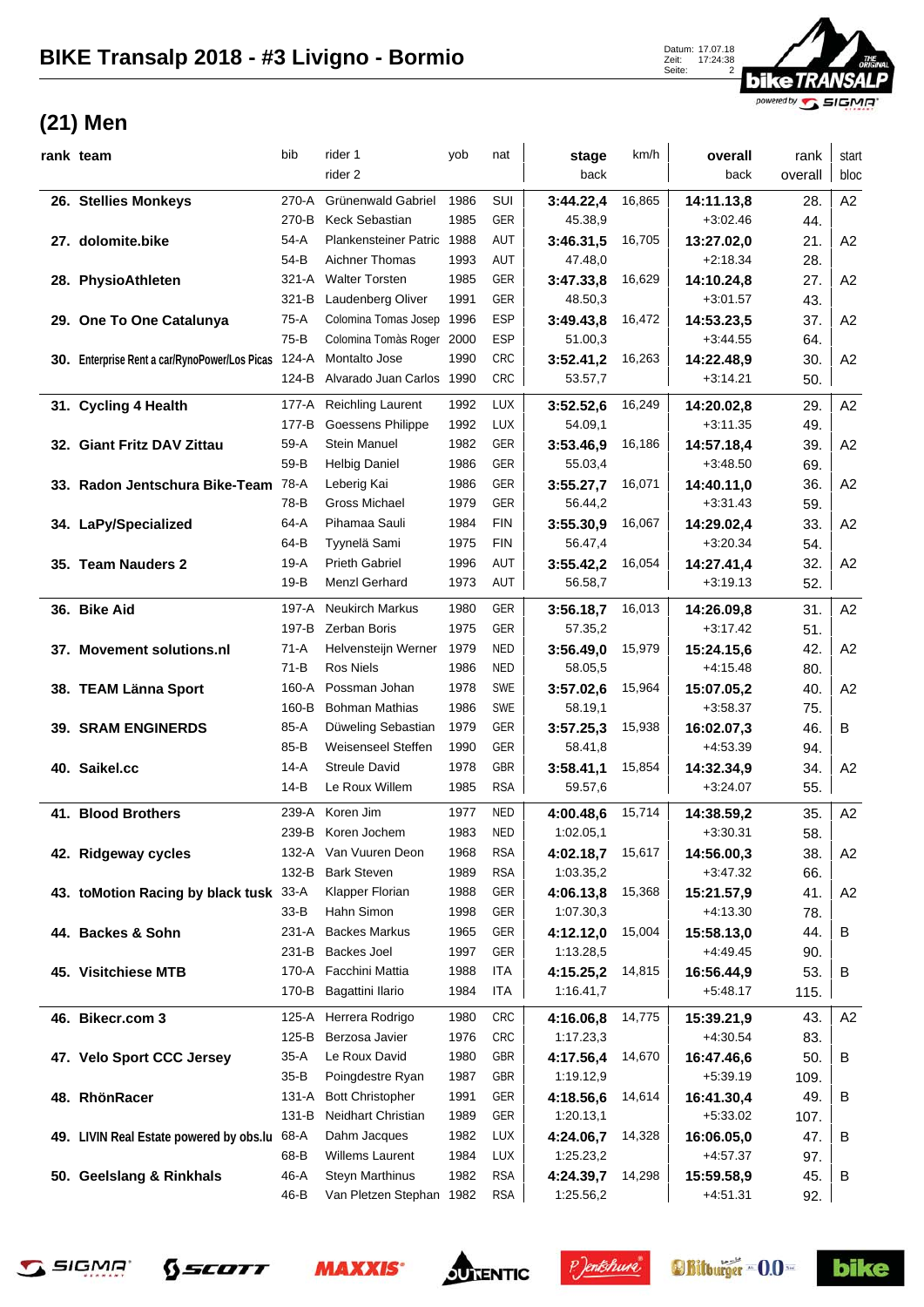Zeit: 17:24:39 Seite: 3



## **(21) Men**

| rank team                                | bib      | rider 1                             | yob  | nat        | stage     | km/h   | overall     | rank    | start |
|------------------------------------------|----------|-------------------------------------|------|------------|-----------|--------|-------------|---------|-------|
|                                          |          | rider 2                             |      |            | back      |        | back        | overall | bloc  |
| 51. RACE TEAM SCHILLIG-MAXXIS            | 66-A     | <b>Schillig Tobias</b>              | 1987 | <b>GER</b> | 4:25.33,2 | 14,250 | 17:07.14,2  | 54.     | B     |
|                                          | 66-B     | Koczorowski Alexander 1975          |      | GER        | 1:26.49,7 |        | $+5.58.46$  | 123.    |       |
| 52. Team Nalesnik                        | 140-A    | Verbeeck Kinnie                     | 1989 | <b>BEL</b> | 4:27.29,2 | 14,147 | 16:48.35,1  | 51.     | B     |
|                                          | 140-B    | <b>Braes Stef</b>                   | 1989 | <b>BEL</b> | 1:28.45,7 |        | $+5:40.07$  | 110.    |       |
| 53. BPR sport club                       | 103-A    | Krump Pavel                         | 1981 | CZE        | 4:29.54,9 | 14,019 | 17:12.44,9  | 55.     | B     |
|                                          | 103-B    | Pechr Miroslav                      | 1983 | CZE        | 1:31.11,4 |        | +6:04.17    | 127.    |       |
| <b>54. OUTENTIC</b>                      | 138-A    | Funkenhauser Andreas 1985           |      | GER        | 4:30.22,6 | 13,996 | 18:03.13,7  | 63.     | в     |
|                                          | 138-B    | <b>Limberger Daniel</b>             | 1986 | GER        | 1:31.39,1 |        | +6:54.46    | 148.    |       |
| 55. Love MTB Cyclones                    | 69-A     | Wittevrongel Mathias 1988           |      | <b>BEL</b> | 4:31.13,1 | 13,952 | 16:30.37,4  | 48.     | B     |
|                                          | 69-B     | Willem De Beyter                    | 1986 | <b>BEL</b> | 1:32.29,6 |        | +5:22.09    | 103.    |       |
|                                          |          |                                     |      |            |           |        |             |         |       |
| <b>56. TEAM MIKES BIKES</b>              | 161-A    | <b>Keck Simon</b>                   | 1978 | GER        | 4:32.43,1 | 13,875 | 17:30.30,5  | 57.     | B     |
|                                          | 161-B    | <b>Rindle Alexander</b>             | 1993 | <b>GER</b> | 1:33.59,6 |        | $+6:22.02$  | 136.    |       |
| 57. Team Overijse                        |          | 141-A Ackermans Yoran               | 1993 | <b>BEL</b> | 4:36.04,3 | 13,707 | 17:44.42,9  | 60.     | B     |
|                                          | 141-B    | <b>Bruffaerts Stefaan</b>           | 1989 | <b>BEL</b> | 1:37.20,8 |        | $+6:36.15$  | 141.    |       |
| 58. Zweimal Evert                        | 308-A    | Nilsson Björn                       | 1968 | SWE        | 4:37.04,4 | 13,657 | 17:25.41,6  | 56.     | B     |
|                                          | 308-B    | Nilsson Erik                        | 1998 | SWE        | 1:38.20,9 |        | $+6:17.14$  | 134.    |       |
| 59. Garten Eden Racing Team              | $57-A$   | Dürr Holger                         | 1973 | GER        | 4:37.44,8 | 13,624 | 17:43.45,3  | 59.     | B     |
|                                          | $57 - B$ | Vogt Christian                      | 1986 | GER        | 1:39.01,3 |        | $+6.35.17$  | 140.    |       |
| 60. Tjop-en-Dale                         | 295-A    | <b>Beukes Philip</b>                | 1981 | <b>RSA</b> | 4:44.25.1 | 13,305 | 17:51.29,4  | 62.     | B     |
|                                          | 295-B    | Fourie Johan                        | 1975 | <b>RSA</b> | 1:45.41,6 |        | $+6:43.01$  | 144.    |       |
| 61. Cristo en pel !!!!                   | 174-A    | Frau Mugnaschi Aldo 1974            |      | <b>ESP</b> | 4:45.04,4 | 13,274 | 18:13.56,2  | 65.     | B     |
|                                          | 174-B    | Ripoll Frau Joan                    | 1983 | <b>ESP</b> | 1:46.20,9 |        | $+7:05.28$  | 152.    |       |
| 62. Racing Team WINAX                    | 77-A     | Koss Zoltan                         | 1980 | GER        | 4:45.42,3 | 13,245 | 18:17.46,7  | 67.     | B     |
|                                          | 77-B     | Gyula Lukacs                        | 1987 | <b>ROM</b> | 1:46.58,8 |        | $+7:09.19$  | 156.    |       |
| 63. TK-MAX                               | 165-A    | Kohberg Tjark                       | 1978 | GER        | 4:46.44,6 | 13,197 | 18:43.45,3  | 71.     | B     |
|                                          | 165-B    | <b>Buck Maximilian</b>              | 1985 | GER        | 1:48.01,1 |        | $+7:35.17$  | 172.    |       |
| 64. Tri Shop Saar MTB Team               | 167-A    | <b>Buchheit Timo</b>                | 1984 | GER        | 4:47.49,2 | 13,147 | 18:25.58,0  | 69.     | B     |
|                                          | 167-B    | <b>Breit Johannes</b>               | 1989 | GER        | 1:49.05,7 |        | $+7:17.30$  | 161.    |       |
| 65. Bikecr.com / Quality Transfers 120-A |          | Pérez Henry                         | 1981 | <b>CRC</b> | 4:47.51,1 | 13,146 | 19:51.56,4  | 74.     | C     |
|                                          | 120-B    | Picado Vega Miguel                  | 1985 | <b>CRC</b> | 1:49.07,6 |        | $+8:43.28$  | 201.    |       |
| 66. RSA Buffalo                          | 80-A     | Gouws Cobus                         | 1986 | <b>RSA</b> | 4:48.14.7 | 13,128 | 16:49.53,1  | 52.     | B     |
|                                          | 80-B     | <b>Minkley Warick</b>               | 1983 | <b>RSA</b> | 1:49.31,2 |        | +5:41.25    | 112.    |       |
| 67. Laktatjunkies                        |          | 257-A Große Matthias                | 1980 | GER        | 4:51.31.1 | 12,981 | 18:05.54,6  | 64.     | B     |
|                                          |          | 257-B Kammel Kim                    | 1983 | GER        | 1:52.47,6 |        | $+6.57.27$  | 149.    |       |
| 68. BIR Team                             |          | 101-A Coget Alexandre               | 1987 | <b>BEL</b> | 4:53.38,5 | 12,887 | 17:44.44,0  | 61.     | B     |
|                                          |          | 101-B Locus Sydney                  | 1985 | <b>BEL</b> | 1:54.55,0 |        | $+6:36.16$  | 142.    |       |
| 69. paniagua                             | 139-A    | De Boer Marius                      | 1984 | <b>NED</b> | 4:58.33,4 | 12,674 | 18:14.05,5  | 66.     | B     |
|                                          | 139-B    | Roelofs Theo                        | 1984 | <b>NED</b> | 1:59.49,9 |        | $+7:05.37$  | 153.    |       |
| 70. Brandewyn Trein                      | 45-A     | <b>Blom Thys</b>                    | 1984 | <b>RSA</b> | 4:59.47,8 | 12,622 | 17:37.04,1  | 58.     | B     |
|                                          | 45-B     | Van der Berg Wynand 1981            |      | <b>RSA</b> | 2:01.04,3 |        | $+6:28.36$  | 138.    |       |
| 71. Steen Og Stjernen                    |          | 151-A Larsen Steen                  | 1997 | DEN        | 5:03.55.2 | 12,451 | 23:34.14,7  | 85.     | C     |
|                                          |          | 151-B Larsen Kim                    | 1968 | DEN        | 2:05.11,7 |        | $+12:25.47$ | 263.    |       |
| 72. GrootPoewe182                        |          | 100-A Dalton John                   | 1983 | <b>RSA</b> | 5:04.18,8 | 12,435 | 19:16.25,0  | 72.     | B     |
|                                          | 100-B    | <b>Muller Daniel</b>                | 1983 | <b>RSA</b> | 2:05.35,3 |        | $+8:07.57$  | 185.    |       |
| 73. ProPain Trailers                     |          | 126-A Czekal Darius                 | 1976 | GER        | 5:04.24,4 | 12,431 | 20:59.59,7  | 76.     | C     |
|                                          | 126-B    | <b>Rosenthal Christian</b>          | 1980 | GER        | 2:05.40,9 |        | $+9:51.32$  | 229.    |       |
| 74. BoVan                                | 102-A    | Bonny Jonas                         | 1988 | <b>BEL</b> | 5:11.56,6 | 12,131 | 19:17.08,4  | 73.     | B     |
|                                          |          | 102-B Vanhoutte Stijn               | 1985 | <b>BEL</b> | 2:13.13,1 |        | $+8:08.40$  | 186.    |       |
| 75. Team Ecuador                         | 156-A    | Morabowen Marcelo                   | 1986 | ECU        | 5:18.16,7 | 11,889 | 18:25.17,6  | 68.     | B     |
|                                          |          | 156-B Guayaquil Paredes Dennis 1982 |      | ECU        | 2:19.33,2 |        | $+7:16.50$  | 160.    |       |
|                                          |          |                                     |      |            |           |        |             |         |       |